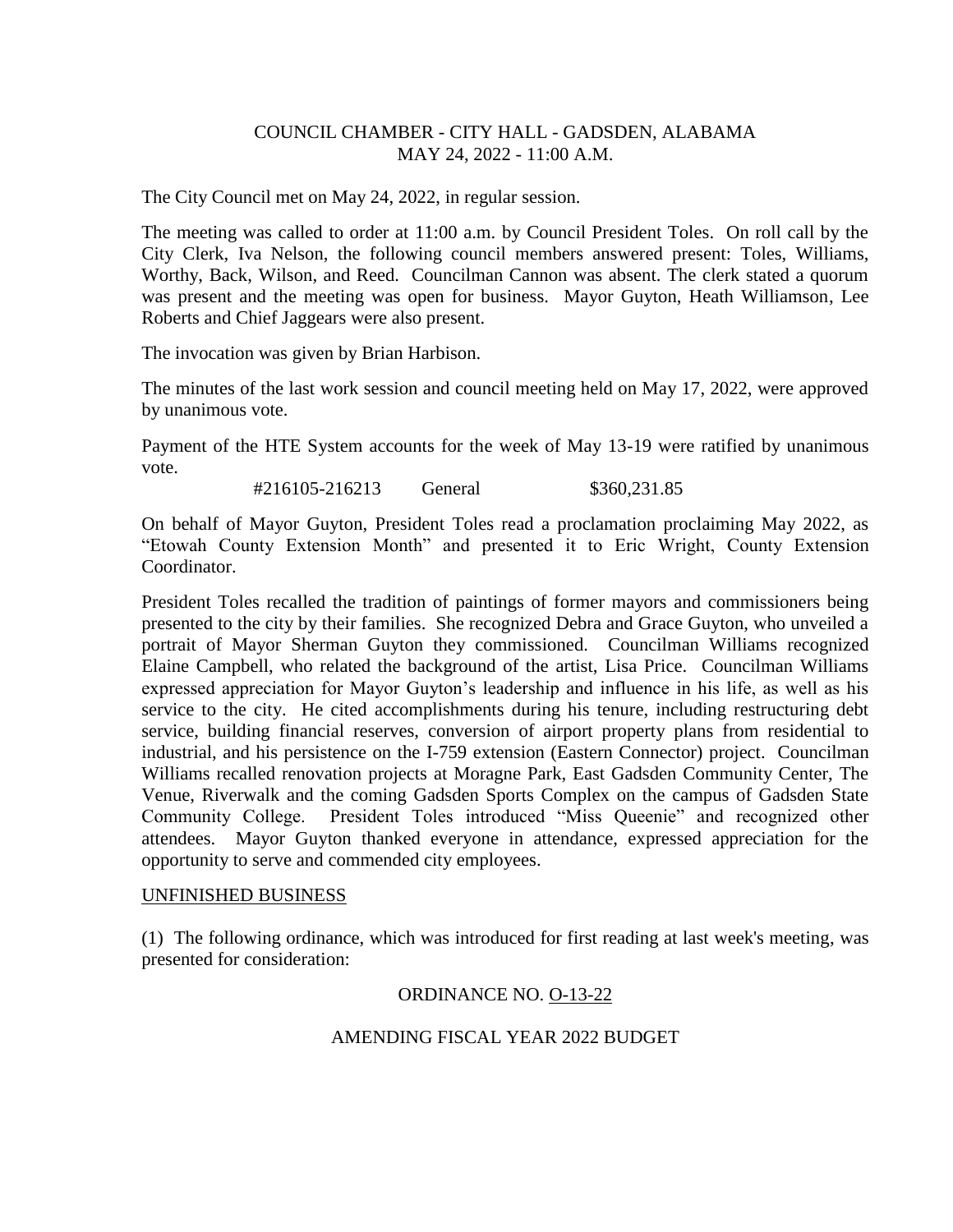(Amending FY2022 Budget - Reflecting receipt of grant - Bureau of Justice Assistance Bulletproof Vest Partnership - \$25,350.00 plus \$25,350.00 match totaling \$50,700.00 - For purchase of 52 bulletproof vests for replacement and new hires over two-year period)

Councilman Wilson moved to adopt the ordinance, which motion was seconded by Councilman Worthy and unanimously adopted.

#### PUBLIC HEARINGS

President Toles stated this was the time and place as advertised to conduct the following public hearings:

(1) The floor was opened to allow anyone to speak in opposition to or in favor of an ordinance adopting the International Building Code, 2021 Edition. No one spoke. President Toles stated the ordinance had been presented today for the first reading, and the Council will vote on it next week.

(2) The floor was opened to allow anyone to speak in opposition to or in favor of an ordinance adopting the International Fuel Gas Code, 2021 Edition. No one spoke. President Toles stated the ordinance had been presented today for the first reading, and the Council will vote on it next week.

(3) The floor was opened to allow anyone to speak in opposition to or in favor of an ordinance adopting the International Mechanical Code, 2021 Edition. No one spoke. President Toles stated the ordinance had been presented today for the first reading, and the Council will vote on it next week.

(4) The floor was opened to allow anyone to speak in opposition to or in favor of an ordinance adopting the International Plumbing Code, 2021 Edition. No one spoke. President Toles stated the ordinance had been presented today for the first reading, and the Council will vote on it next week.

(5) The floor was opened to allow anyone to speak in opposition to or in favor of an ordinance adopting the International Property Maintenance Code, 2021 Edition. No one spoke. President Toles stated the ordinance had been presented today for the first reading, and the Council will vote on it next week.

(6) The floor was opened to allow anyone to speak in opposition to or in favor of an ordinance adopting the International Residential Code, 2021 Edition. No one spoke. President Toles stated the ordinance had been presented today for the first reading, and the Council will vote on it next week.

(7) The floor was opened to allow anyone to speak in opposition to or in favor of an ordinance adopting the International Swimming Pool and Spa Code, 2021 Edition. No one spoke. President Toles stated the ordinance had been presented today for the first reading, and the Council will vote on it next week.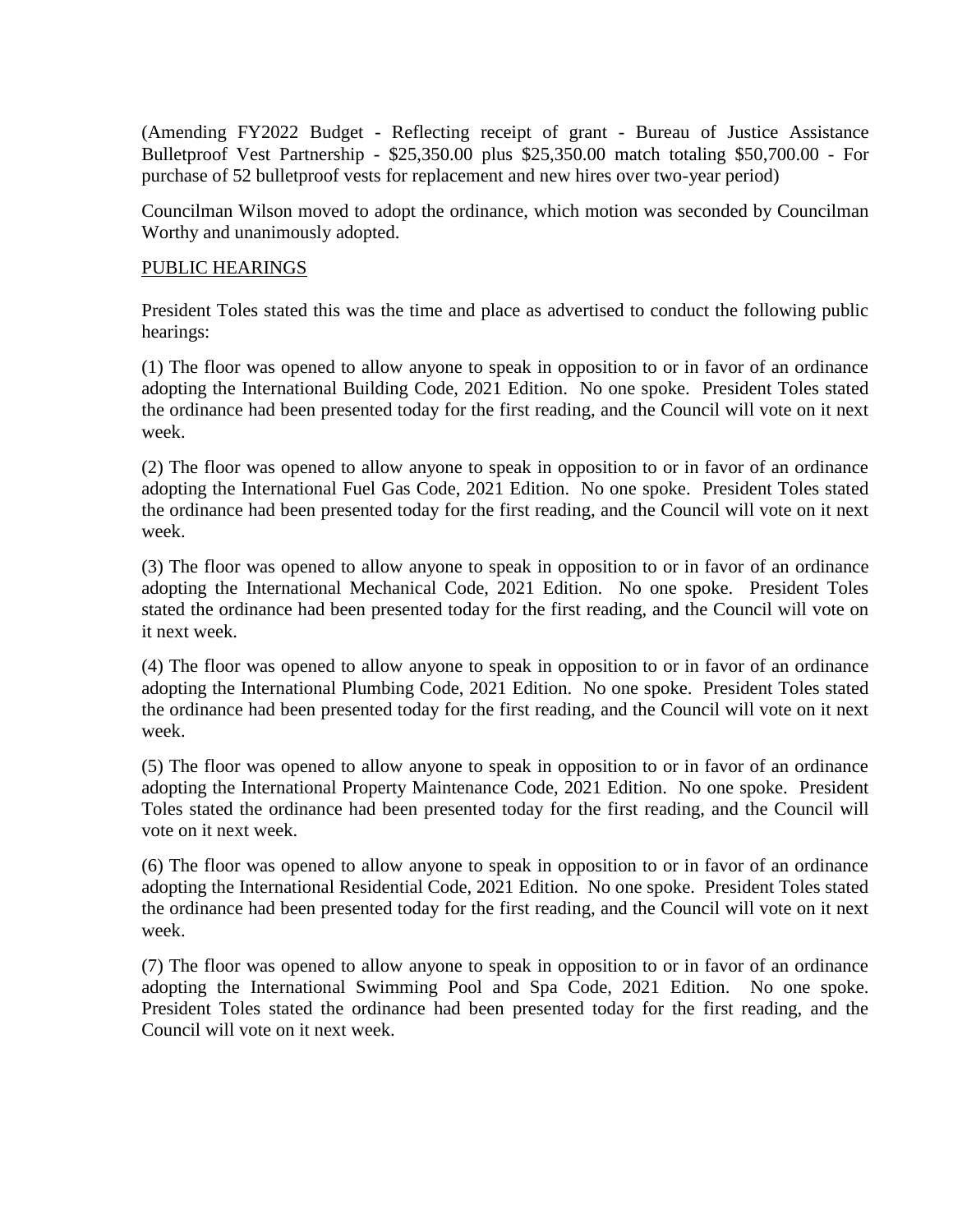(8) The floor was opened to allow anyone to speak for or in opposition to a resolution ordering the abatement of nuisances on property at 1423 Armstrong Street, Calvin Hutchinson, Mildred Hutchinson, Talmadge Wright, May Wright, and Mary Wright being the last known owners. Brian Harbison, Building Inspector, stated no improvements have been made since procedures began in April 2021, and recommended abatement. The following resolution was introduced in writing for consideration:

## RESOLUTION NO. R-167-22

# ORDERING ABATEMENT OF NUISANCE

(Ordering Abatement of Nuisance - 1423 Armstrong Street - District 1 - Calvin Hutchinson and Mildred Hutchinson; Talmadge Wright and wife May Wright; Calvin and wf Mildred Hutchinson, c/o Mildred Hutchinson; Mary Wright, c/o Mildred Hutchinson)

Councilwoman Toles moved to adopt the resolution as introduced, which motion was seconded by Councilman Reed and unanimously adopted.

(9) The floor was opened to allow anyone to speak for or in opposition to a resolution ordering the abatement of nuisances on property at 313 Henry Street, Harvard Stephens and Barbara Stephens being the last known owners. Brian Harbison, Building Inspector, stated no improvements have been made since procedures began in May 2021, and recommended abatement. In response to Councilman Williams' inquiry, he said rehabilitation of the structure will be considered. The following resolution was introduced in writing for consideration:

## RESOLUTION NO. R-168-22

## ORDERING ABATEMENT OF NUISANCE

(Ordering Abatement of Nuisance - 313 Henry Street - District 3 -Harvard Stephens and Barbara Stephens)

Councilman Worthy moved to adopt the resolution as introduced, which motion was seconded by Councilman Wilson and unanimously adopted.

(10) The floor was opened to allow anyone to speak for or in opposition to a resolution ordering the abatement of nuisances on property at 2906 Hickory Street, Jim Ash and Maggie Ash, Doris A. Miller and Billy E. Miller being the last known owners. Brian Harbison, Building Inspector, stated no improvements have been made since procedures began in April 2021, and recommended abatement. The following resolution was introduced in writing for consideration:

## RESOLUTION NO. R-169-22

## ORDERING ABATEMENT OF NUISANCE

(Ordering Abatement of Nuisance - 2906 Hickory Street - District 6 - Jim Ash and Maggie Ash; Doris A. Miller and Billy E. Miller)

Councilman Wilson moved to adopt the resolution as introduced, which motion was seconded by Councilman Back and unanimously adopted.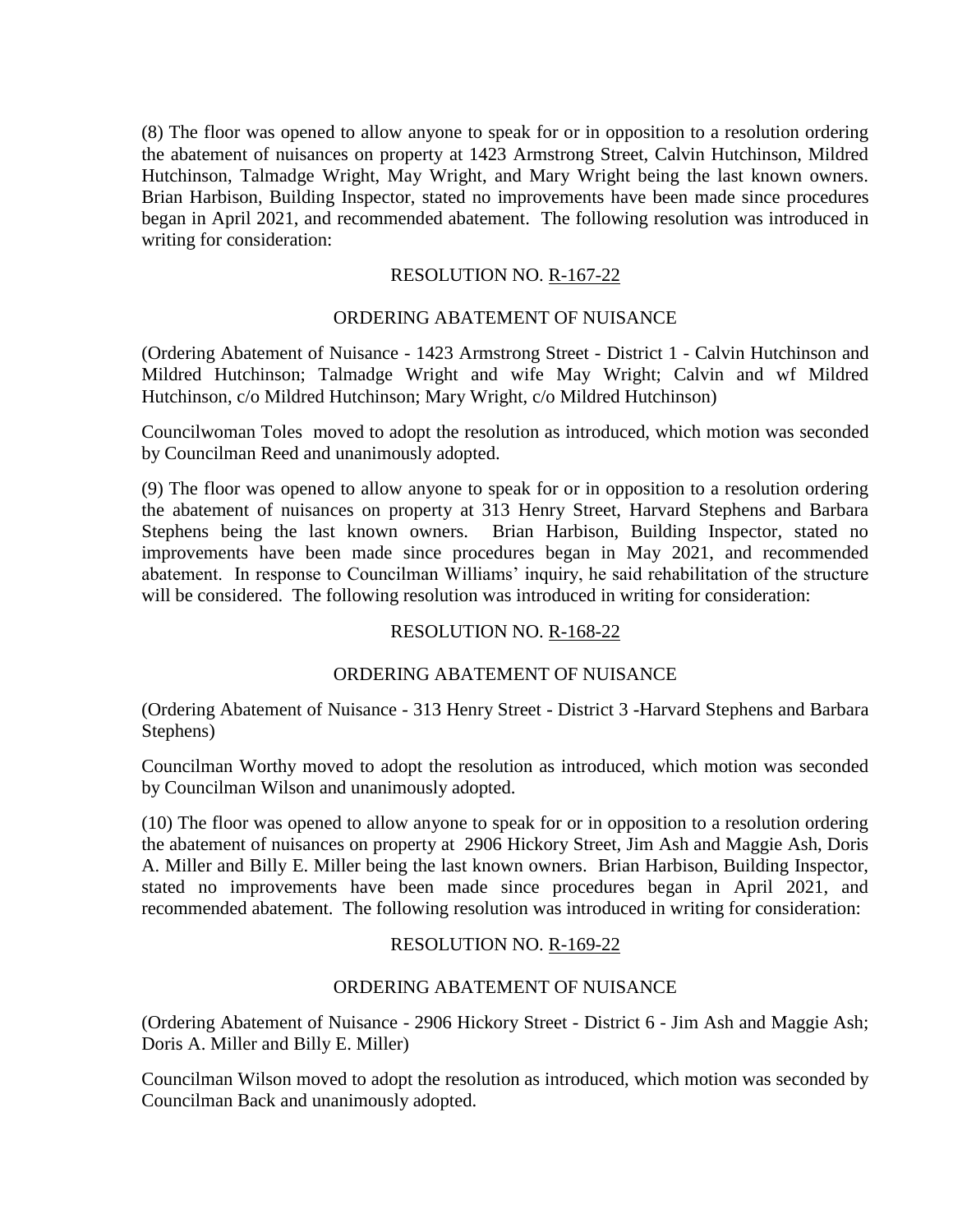(11) The floor was opened to allow anyone to speak for or in opposition to a resolution ordering the abatement of nuisances on property at 2 Perkins Street, John Higgins and Maria Collins & Etals being the last known owners. Brian Harbison, Building Inspector, stated this case, which began in October 2021, involves trash, debris, and abandoned vehicles, rather than the structure. He recommended abatement, noting no improvements have been made and a municipal court case was unsuccessful. The following resolution was introduced in writing for consideration:

# RESOLUTION NO. R-170-22

# ORDERING ABATEMENT OF NUISANCE

(Ordering Abatement of Nuisance - 2 Perkins Street (2 Perkins Avenue on tax records) - District 6 - John Higgins; Maria Collins & Etals)

Councilman Reed moved to adopt the resolution as introduced, which motion was seconded by Councilman Williams and unanimously adopted.

#### RESOLUTIONS PRESENTED FOR CONSIDERATION

(1) The following resolution was introduced in writing for consideration:

## RESOLUTION NO. R-171-22

## AWARDING BID NO. 3475

(Awarding Bid No. 3475 - Finished Traffic Signs - Lightle Enterprises of Ohio, LLC - Unit Prices)

Councilman Wilson moved to adopt the resolution as introduced, which motion was seconded by Councilman Back and unanimously adopted.

(2) The following resolution was introduced in writing for consideration:

# RESOLUTION NO. R-172-22

## AWARDING BID NO. 3476

(Awarding Bid No. 3476 - Unfinished Traffic Signs and Posts - Universal Signs and Accessories - Unit prices)

Councilman Back moved to adopt the resolution as introduced, which motion was seconded by Councilman Wilson and unanimously adopted.

(3) The following resolution was introduced in writing for consideration:

## RESOLUTION NO. R-173-22

## GRANTING EASEMENT TO ALABAMA POWER COMPANY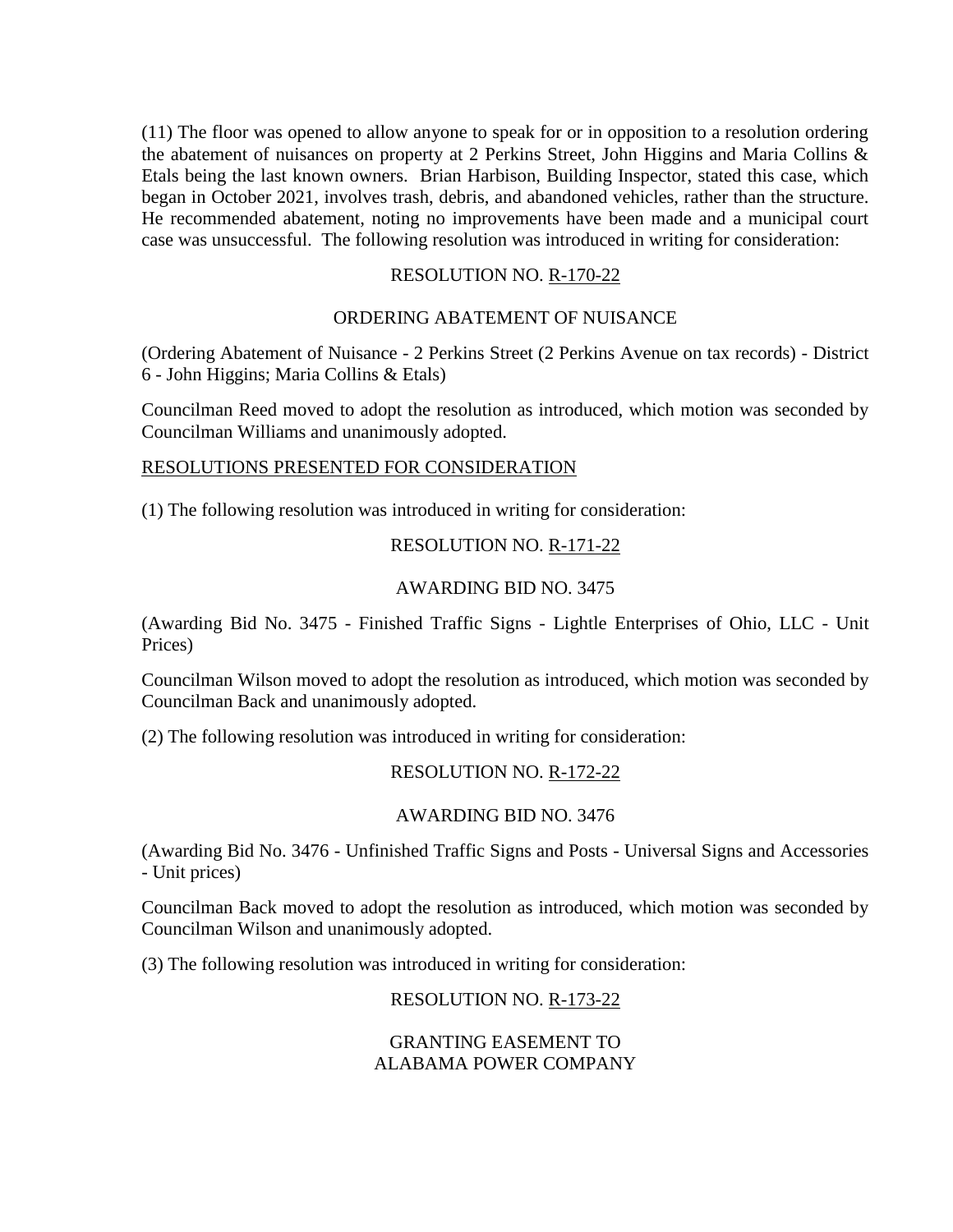(Granting Easement - Alabama Power Company - Service for Gadsden City High School athletic field additions)

Councilman Wilson moved to adopt the resolution as introduced, which motion was seconded by Councilman Worthy and unanimously adopted.

(4) The following resolution was introduced in writing for consideration:

#### RESOLUTION NO. R-174-22

#### AUTHORIZING AGREEMENT WITH 5RDESIGN, P.C.

(Authorizing Agreement - 5RDesign, P.C. - \$34,320.00 - For architectural design services to rebuild animal habitat barn at Noccalula Falls Park)

President Toles noted insurance proceeds will be used to pay for this. Councilman Reed moved to adopt the resolution as introduced, which motion was seconded by Councilman Back and unanimously adopted.

(5) The following resolution was introduced in writing for consideration:

#### RESOLUTION NO. R-175-22

# AUTHORIZING AUTOMATIC AID AGREEMENTS WITH GLENCOE FIRE DEPARTMENT, ATTALLA FIRE DEPARTMENT, AND RAINBOW CITY FIRE DEPARTMENT

(Authorizing Automatic Aid Agreements - Glencoe Fire Department, Attalla Fire Department, and Rainbow City Fire Department - To make equipment, personnel, and other resources of each fire department available to all other fire departments whenever there is a need for automatic aid assistance)

Councilman Wilson moved to adopt the resolution as introduced, which motion was seconded by Councilman Worthy and unanimously adopted.

#### NEW BUSINESS

(1) Councilman Williams introduced the following resolution in writing for consideration:

#### RESOLUTION NO. R-176-22

#### AWARDING BID NO. 3473

(Awarding Bid No. 3473 - Renovation to The Venue Building - Greer Building Contractors - \$1,438,640.00 - To provide space for Industrial Development Authority offices and other purposes)

President Toles received unanimous consent to immediately consider the resolution as an item of new business. Councilman Williams moved to adopt the resolution, which motion was seconded by Councilman Back and unanimously adopted.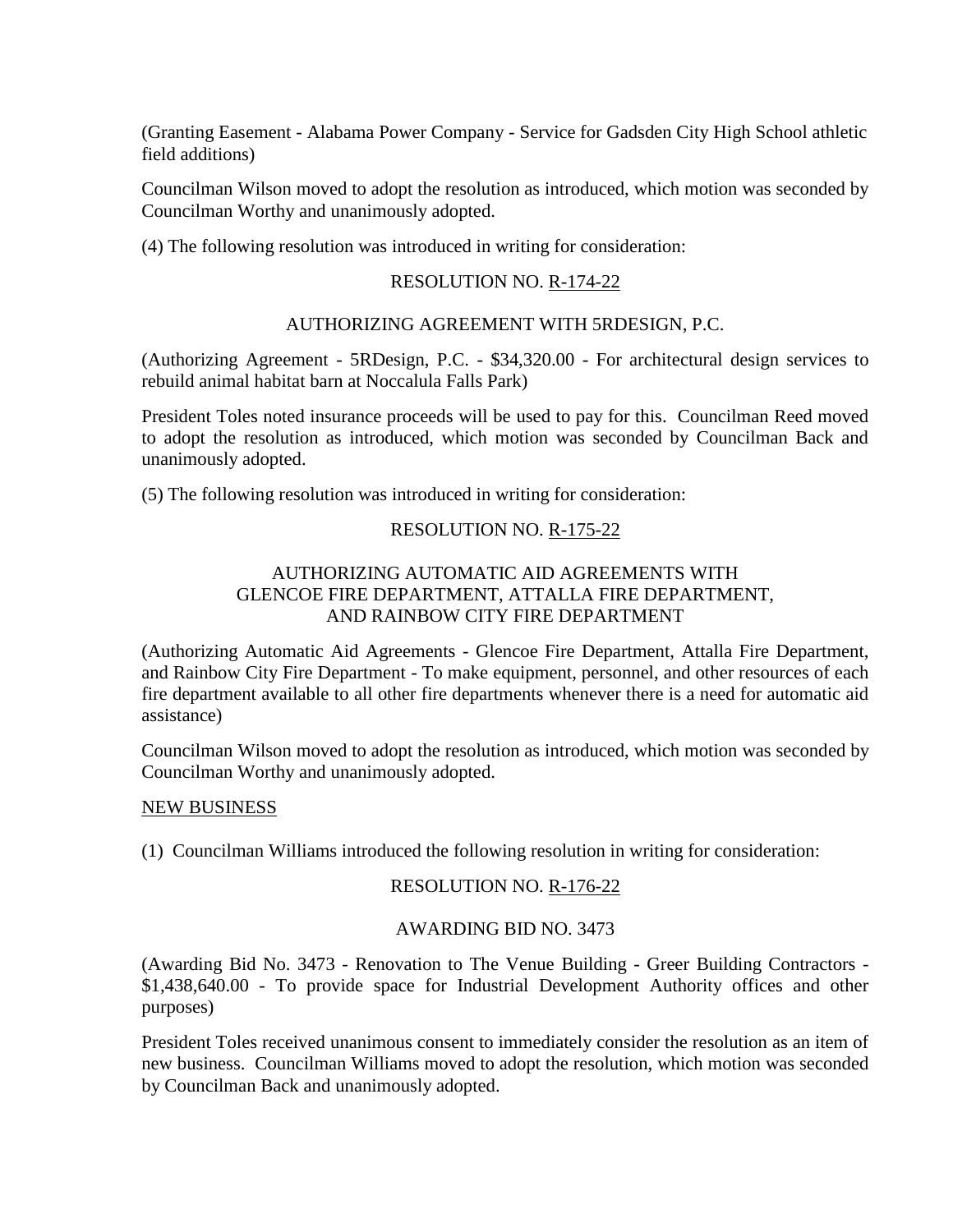(2) Councilman Williams introduced the following ordinance in writing for consideration:

# ORDINANCE NO. O-14-22

## AUTHORIZING TIF FUNDS FOR EXPENDITURES RELATED TO THE EXPANSION OF THE VENUE

(Authorizing expenditure of Tax Increment Financing Funds - \$1,438,640.00 - Funding for renovation of The Venue for Industrial Development Authority offices and other purposes - Note: R-176-22 awarded Bid No. 3473 to Greer Building Contractors)

Councilman Williams moved to suspend the rules to immediately consider the ordinance as an item of new business. The motion was seconded by Councilman Back and approved by the following vote:

AYES: Toles, Williams, Worthy, Back, Wilson, Reed NAYS: None

Councilman Williams moved to adopt the ordinance, which motion was seconded by Councilman Worthy and unanimously adopted.

(3) Councilman Reed introduced the following resolution in writing for consideration:

#### RESOLUTION NO. R-177-22

# AUTHORIZING ACCEPTANCE OF 2020 ADECA CARES ACT CDBG-CV PROGRAM FUNDS

(Authorizing Acceptance of ADECA Grant - \$400,000.00 - 2020 Cares Act funds for response to COVID-19 pandemic - To assist with demolition of Elliott Community Center - Note: New senior wellness center will be constructed on the site)

Councilman Reed said the wellness center will be a beautiful addition to the Alabama City area. He joined with Councilman Back in thanking Representative Gil Isbell for his assistance in obtaining the grant.

President Toles received unanimous consent to immediately consider the resolution as an item of new business. Councilman Reed moved to adopt the resolution, which motion was seconded by Councilman Worthy and unanimously adopted.

#### DEPARTMENT REPORTS

Eric Wright (Coordinator) presented an annual report from the Etowah County Office of the Alabama Cooperative Extension System. He highlighted programs offered through 4-H to youth, agriculture, family and health, natural resources, and economic development, and described a recent trash pick-up event at Noccalula Falls.

#### MAYOR AND COUNCIL REMARKS

Councilmen Worthy and Back encouraged everyone to vote in today's primary election.